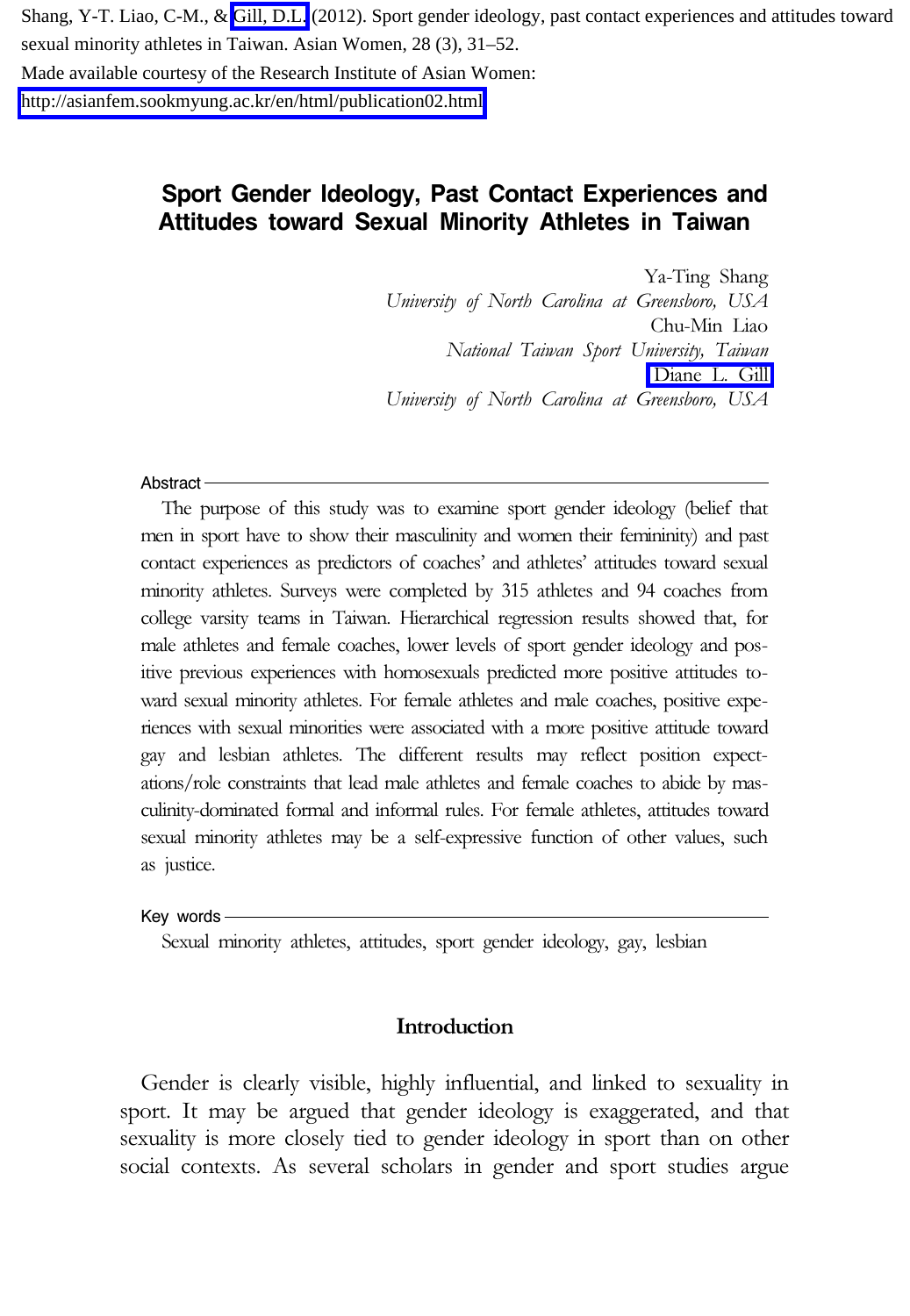(e.g., Coakley, 2007; Krane, 2001, 2008; Messner, 1988, 1996) gender ideology is prominent and persistent, and even celebrated in sport. Nearly all sport activities, and particularly those at the elite, competitive levels sex-segregated. Sport is inherently a masculine activity that highlights competition, aggression and striving to be swifter, higher and stronger (citius, altius. fortius  $-$  as in the Olympic motto). Those scholars further suggest that the gender binary (men and women are different, dichotomous opposites) is closely associated with heterosexuality. Real men are masculine, heterosexual and fit in well with competitive sport; real heterosexual women are feminine and do not engage in competitive sport. Women who cross the gender binary by playing sport raise questions about their gender (femininity), sexuality (heterosexuality) and even biological sex.

The close association of sex, gender and sexuality in sport suggests that sport is a particularly hostile environment for lesbian, gay, bisexual and transgendered (LGBT) sexual minorities. LGBT discrimination in the form of harassment, exclusion and inequity is found in education, health care, employment - and in sport. Such harassment and discrimination has negative effects on LGBT individuals, and also on other participants and programs.

Several reports and some studies provide evidence of the hostile climate in sport for sexual minorities and those who do not conform to gender ideology. Many sport scholars (e.g., Griffin, 1998; Plummer, 2006) describe sport as one of the most homophobic social arrangements and many anecdotal reports show sexual minority athletes stigmatized or discriminated against through negative stereotypes, social isolation, and harassment. Griffin, Krane, and their colleagues (e.g., Griffin, 1998; Kauer & Krane, 2010; Krane, 2001, 2008; Krane & Barber, 2005) have documented the hostile environment for sexual minority athletes and coaches in U.S. sport, and drawn conclusions and recommendations for policies and practices to create more inclusive space for LGBT people in sport. Similar reports document the hostile climate and offer recommendations for sport in Canada (Demers, 2006) and in the UK (Brackenridge, Allred, Jarvis, Maddocks, & Rivers, 2008). A recent, comprehensive study in of LGBT people in Australia (Symons, Sbaraglia, Hillier, & Mitchell, 2010) found a hostile climate in sport, especially for male participants, and that the very large percentage of participants had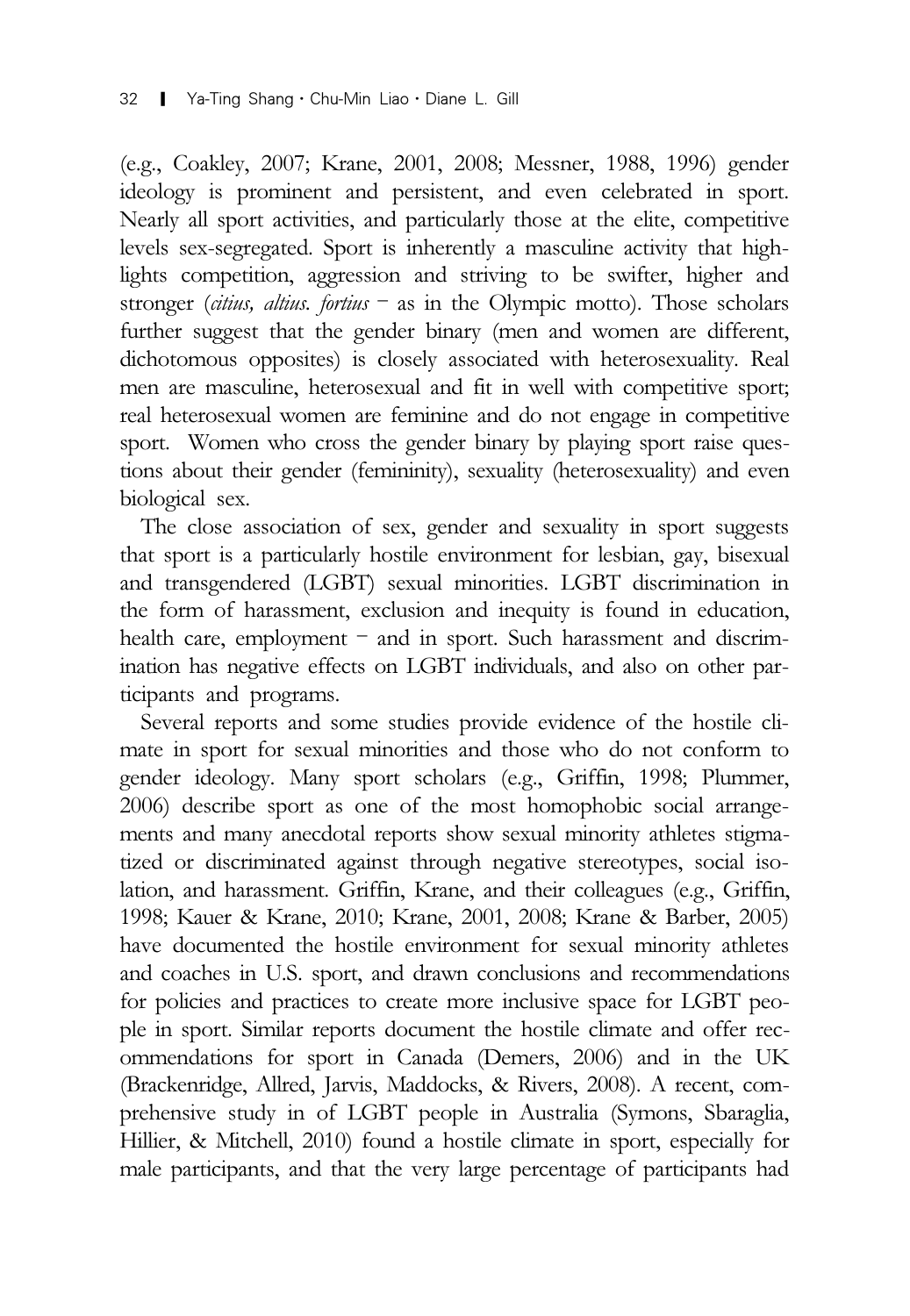experienced harassment in sport. Still, the participants reported benefits of participation in sport. Symons et al. concluded by noting that sport is valued and beneficial, and they offered recommendations to improve access for all.

Those reports document a hostile environment for sexual minorities and offer valuable insights and guidance for policies and practice. However, nearly all the reports are from western, English-speaking countries. In Asian countries, and particularly in Taiwan, sexual minority issues have been ignored. Also, most studies focus on perceptions and experiences of LGBT athletes, which is obviously important, but there is little research on attitudes of the wider range of participants. In the current study, we specifically focus on the attitudes of the wider range of college athletes and coaches to gain further insight into the climate for sexual minority athletes in Taiwan. Specifically, the present research examines athletes' and coaches' attitudes toward sexual minority athletes in Taiwan, and explores predictors of those attitudes.

# Attitudes toward Sexual Minorities

Attitudes toward sexual minorities have changed remarkably over the past two decades, and continue to change, but sexual minority individuals continue to experience considerable discrimination and hostility (Herek, Gillis, & Cogan, 2009). U.S. national surveys on school climate for LGBT youth in the U.S. (e.g., Kosciw & Diaz, 2006; Kosciw, Diaz, & Greytak, 2008; Kosciw, Greytak, Diaz, & Bartkiewicz, 2010; Rankin, 2003) also indicate a persistent, hostile environment for LGBT youth and suggest organized sport is a particularly homophobic setting. Research specifically on the climate in sport is limited, but Brackenridge, Rivers, Gough, and Llewellyn (2006) found that homophobic bullying of young people deters participation ion sport.

Only a few studies have specifically examined attitudes toward sexual minority people within the context of sport. Gill and her colleagues have conducted several of those studies. Morrow and Gill (2003) found that most physical education teachers (61%) and both LGB and straight students (91%) witnessed heterosexist and homophobic behavior. In subsequent research, Gill, Morrow, Collins, Lucey, and Schultz (2006) surveyed undergraduate Exercise and Sport Science students on attitudes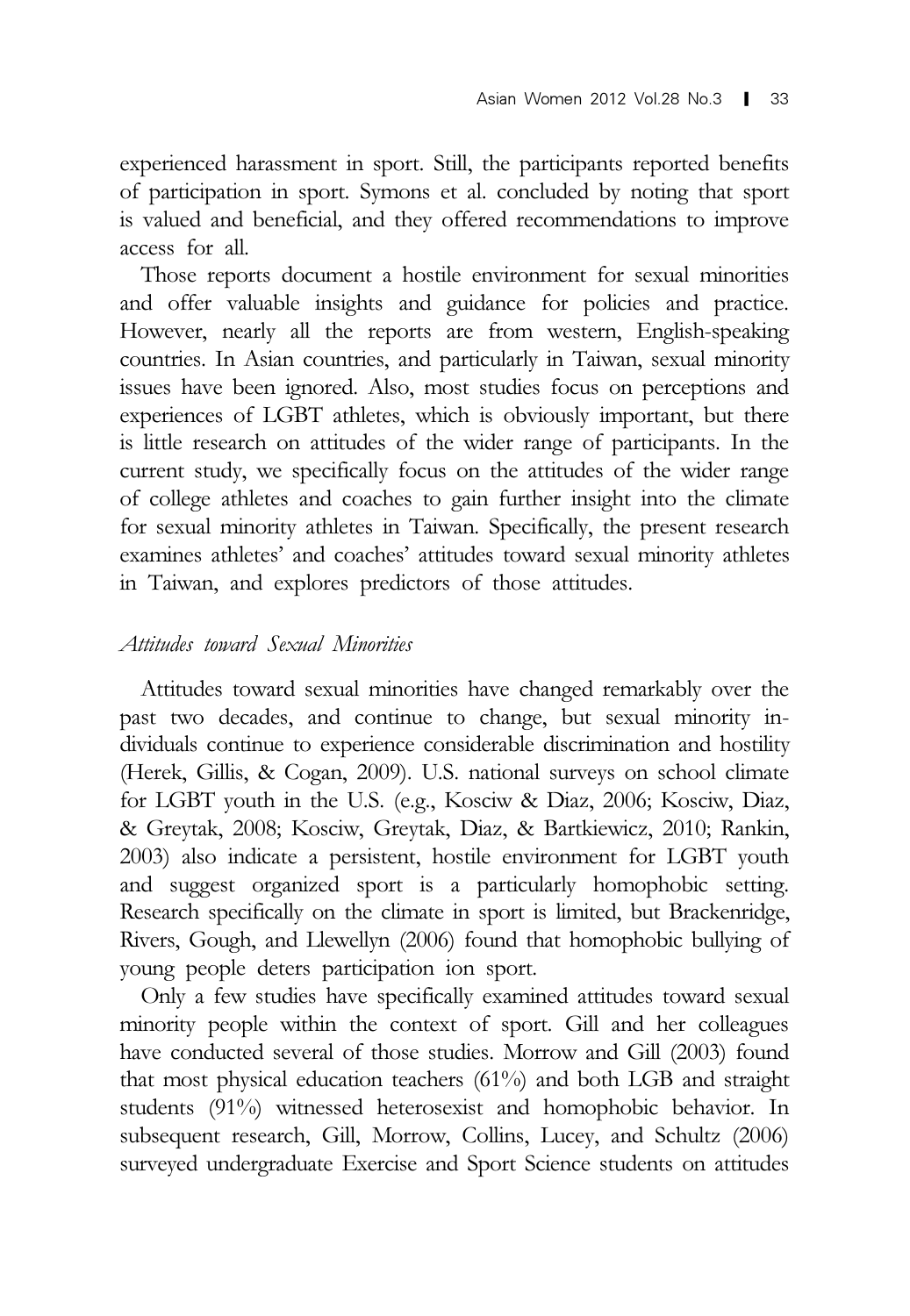toward gay men and lesbians and other minority groups and found evaluation scores were markedly lower and more negative for gay men and lesbians than for other minority groups (e.g. ethnic minorities). In another study, Gill, Morrow, Collins, Lucey, and Schultz (2010) examined the perceived climate for LGBT youth as well as other minority groups in three physical activity settings (physical education, organized sport, exercise). Consistent with national surveys indicating high levels of homophobic remarks and little intervention in physical education and sport settings, they found a hostile climate for LGB youth, with sexual minorities and people with disabilities more likely to be excluded than other minority groups.

Roper and Halloran (2007) assessed attitudes toward lesbians and gay men in relation to the student-athletes' gender, sport and contact experience; they found that male student-athletes were more negative in their attitudes toward gay men and lesbians than female student-athletes, and student-athletes who indicated having contact with gay men or lesbians had more positive attitudes. Roper and Halloran also called for more research on sport-specific aspects of athletes' attitudes, the quality of contact experience and coaches' attitudes. All of these studies on the climate in sport, and most psychology research on attitudes toward sexual minorities have been done in the U.S.

As noted earlier, sexual minority issues are largely ignored and no research has specifically examined attitudes toward sexual minorities within the context of sport in Taiwan. The U.S. supported Chiang Kai-Shek's regime in Taiwan beginning in 1949, and Taiwan continues to have a strong American orientation. The LGBT rights movement began in Taiwan in the 1990's; the first legally registered gay organization, Taiwan Tongzhi Hotline Association, was established in 1998 and organized the first gay pride parade in 2003 (Taiwan Tongzhi Hotline Association, 2005). At the same time, Taiwan has longstanding cultural and religious traditions that highlight relationships and filial piety (Chou, 2001; Simon, 2004). Wang, Bih, and Brennan (2009) found filial piety played a central role in gay men coming out to their parents. Both those traditional cultural values and connections with western, U.S. culture likely influence the climate for sexual minorities in Taiwan, but we have little research. Although no research has specifically examined attitudes toward sexual minorities within the context of sport in Taiwan, Hou et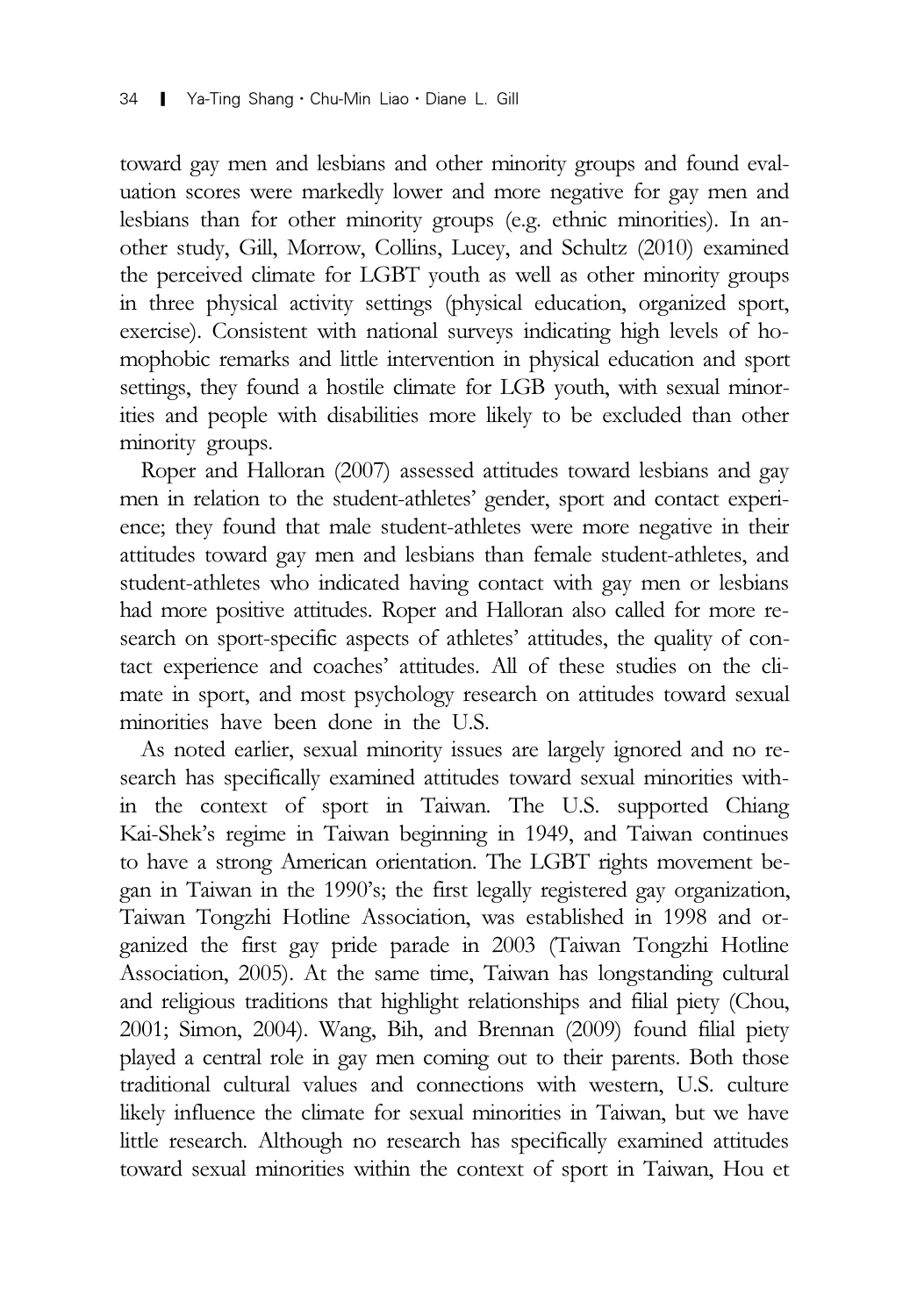al. (2006) examined the attitudes toward homosexual individuals and intention to provide care among psychiatric nurses in southern Taiwan. They found psychiatric nurses who had higher education degrees, higher levels of knowledge about homosexuality, and homosexual friends or relatives had more positive attitudes and also had a higher intention to take care of homosexual people in their nursing practice. Liao's (2007) master thesis, which is the rare work on sexual minority issues in Taiwan, explored the experiences and identity formation process of gay student-athletes in Taiwan. The participants in his interviews described attitudes within the sports organization as full of "misogyny" "homophobia" and "sissy-phobia".

The current study empirically examines attitudes toward sexual minority athletes within the context of sport in Taiwan with a larger sample of both athletes and coaches to provide a more accurate picture of the climate and to explore factors affecting people's attitudes.

# Functional Approach to Attitudes toward Sexual Minorities

As well as looking at attitudes toward sexual minorities, we also explore why people hold particular attitudes using Herek's functional approach as a framework. Herek (1984, 1986, 1987) identified three major functions met by individuals' attitudes toward sexual minorities, and distinguished three types of attitudes according to the social psychological functions they serve: experiential-schematic function, self-expressive function and defensive function.

The experiential-schematic function implies that individuals' attitudes toward sexual minorities are based on past contact experiences. Attitudes serve as part of cognitive schema in organizing past experience and providing a guide for future contact. Previous research showed that contact with sexual minorities or having LGBT friends was a major predictor of attitudes (Altemeyer, 2002; Herek & Capitanio, 1996; Roper & Halloran, 2007). Thus, the present research examines feelings (negative-positive) about past contact experience as a predictor of individual's attitudes.

Attitudes serve a self-expressive function by expressing values important to one's concept of self. Thus, attitudes help individuals to establish their identities while mediating their relationship to other important individuals and reference groups. Individuals' values/ beliefs are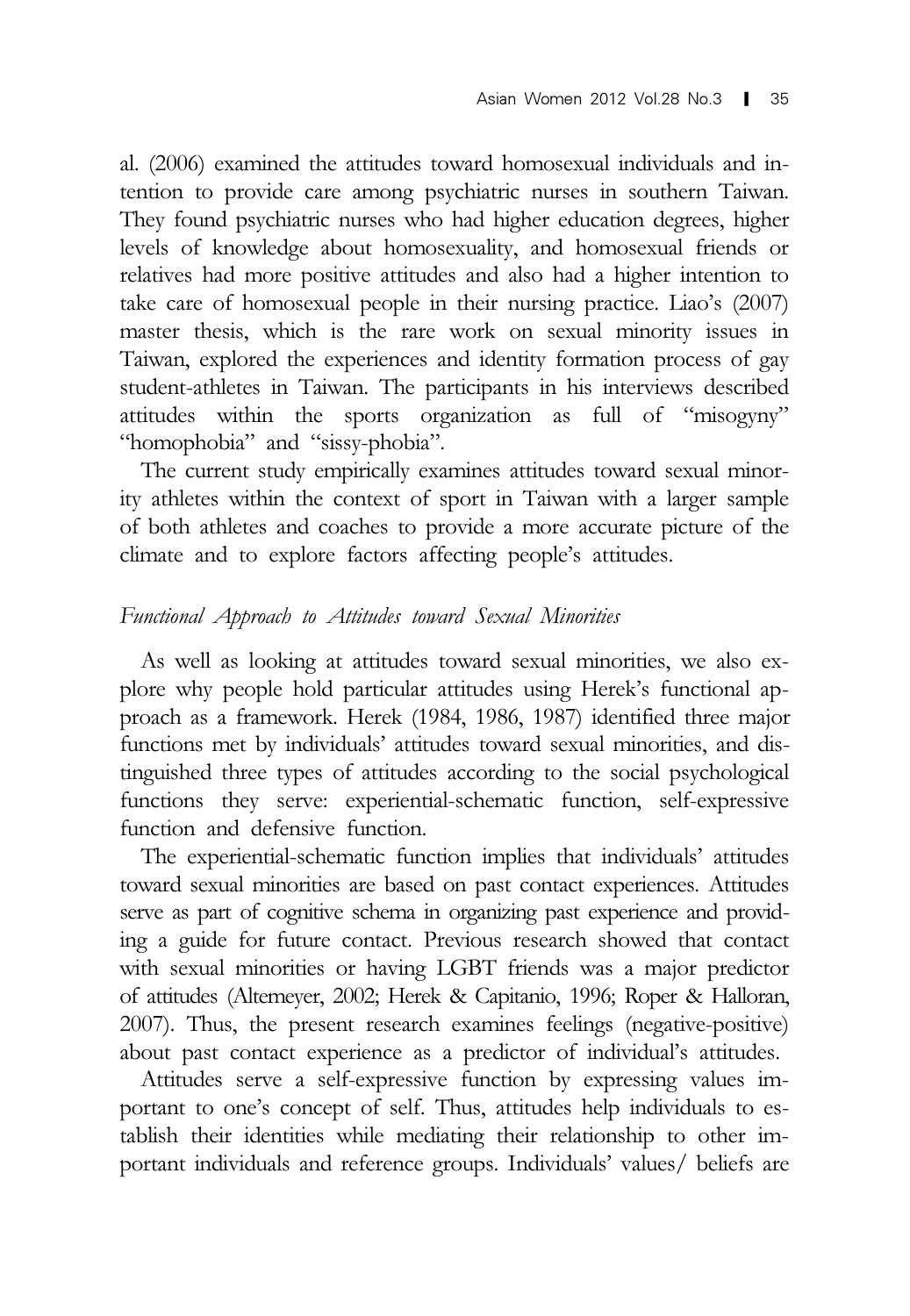major predictors of attitudes under this function. Previous studies found that people who had stronger religious beliefs and traditional gender role concepts had more negative attitudes toward LGBT people (Herek, 1984; Herek & Capitanio, 1996; Weinberger & Millham, 1979). As discussed earlier, sport reinforces conventional gender roles, fosters sexism, and supports patriarchy (Coakley, 2007; Griffin, 1998; Harry, 1995; Messner, 1988). Thus, the present research proposes sport gender ideology (the degree of belief that men in sport should show their masculinity and women their femininity) is a predictor of individual's attitudes.

Attitudes serve a defensive function for coping with inner conflict and anxiety. The inner conflict results from an individual's insecurity in sexual identity, especially when facing same-sex homosexuals. Thus, the present research considers sex of both participants and attitude targets.

The purpose of the present research is to examine athletes' and coaches' attitudes toward sexual minority athletes, and explore predictors of attitudes based on Herek's functional approach with past contact experience and sport gender ideology as predictors of attitudes toward gay and lesbian athletes. The primary research question is: Do past contact experience and sport gender ideology predict attitudes toward sexual minority athletes? The question was examined for both coaches and athletes in six combinations. Because of the sex segregation in sport, we did not examine male athletes' attitudes toward female lesbian athletes or female athletes' attitudes toward gay male athletes, but focused on relationships more relevant to their daily interactions. Following are the specific relationships examined in the primary research question, "Do past contact experiences and sport gender ideology predict attitudes toward sexual minority athletes." For athlete participants, we examined the following combinations:

- ∙ male athletes' attitudes toward gay male athletes
- ∙ female athletes' attitudes toward lesbian female athletes

For coach participants, we examined the following combinations:

- ∙ male coaches' attitudes toward both gay male and lesbian female athletes
- ∙ female coaches' attitudes toward both gay male and lesbian female athletes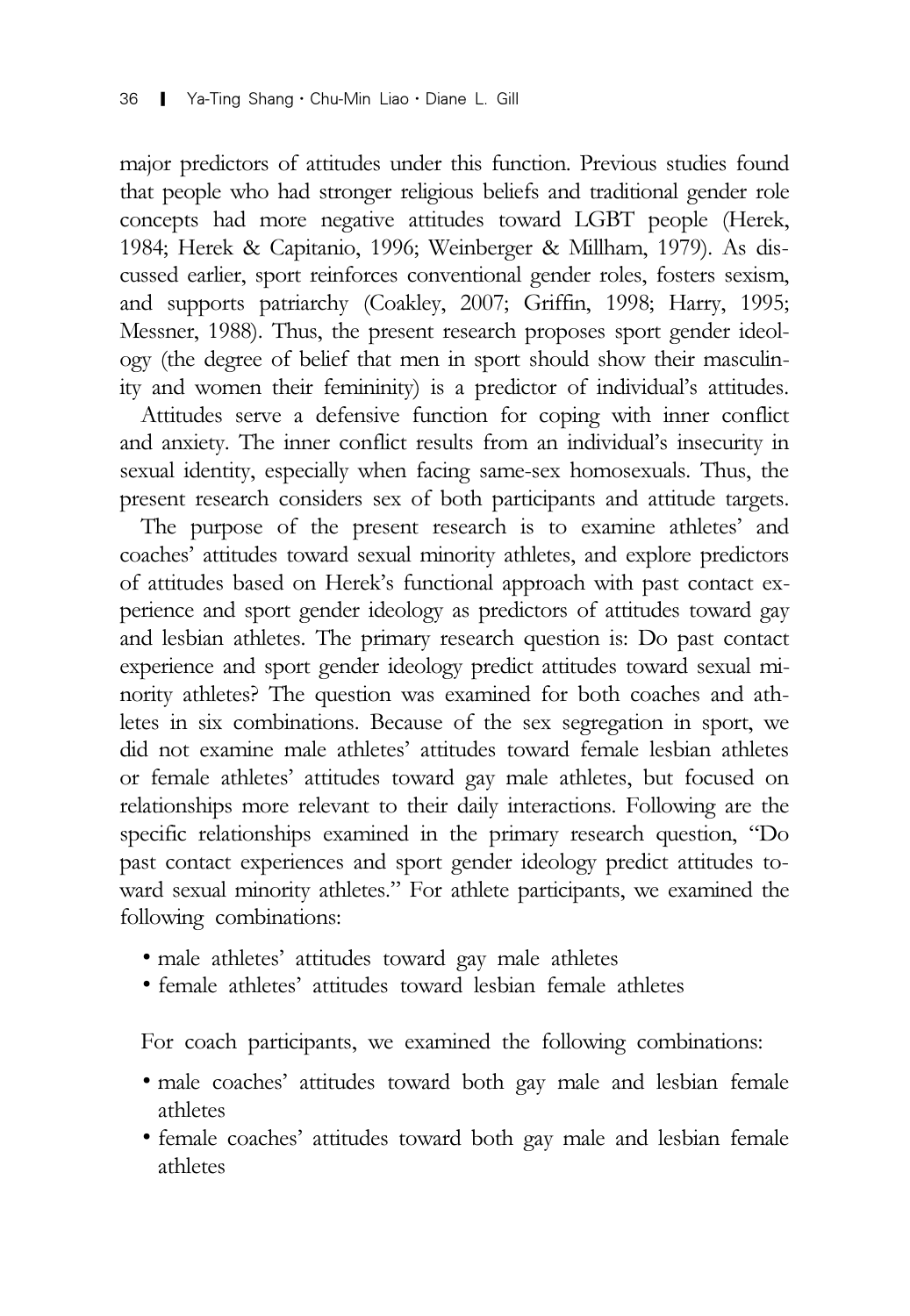We hypothesized that both past contact experience and sport gender ideology would predict attitudes toward sexual minority athletes in all cases. Because no research has examined the combined influence of these two factors' effects on individual's attitudes we also considered the possibility that there might be an interaction effect between these two predictors. For example, it might be that people with stronger gender ideology are less influenced by past contact experience.

In addition to examining the relationships for the primary research question, we also used descriptive and exploratory analyses to compare attitudes, past experience and gender ideology of male and female athletes as well as male and female coaches. Although previous research in sport is limited, some studies suggest that men hold more negative attitudes than women, and that attitudes toward gay men are more negative than attitudes toward lesbian women.

#### Method

To address the research questions, survey methods were used. Survey measures of gender ideology, past contact experiences and attitudes toward gay and lesbian athletes were administered to collegiate athletes and coaches in Taiwan.

#### Participants

1) Athletes. The athlete participants in the present study included 205 male (mean age= 20.56, SD=1.49) and 185 female (mean age =20.84, SD=1.92) collegiate student-athletes in the top level, equivalent to U.S. NCAA Division I, who participated in several sports. Specifically, the sample included both male and female athletes in soccer (male, n=18; female, n=32), handball (male, n=16; female, n=23), basketball (male, n=26; female, n=36), baseball (male, n=26; female, n=6), Tae kwon do (male,  $n=24$ ; female,  $n=21$ ), Wrestling (male,  $n=14$ ; female,  $n=8$ ) and Judo (male, n=34; female, n=22), and only female athletes (n=20) in Softball and only male athletes (n=24) in Rugby. Data for 23 male athletes and 17 female athletes were thrown out due to incomplete survey and/or demographic information. Only one male athlete self-identified as bisexual, while 32 (19.3%) female athletes self-identified as homo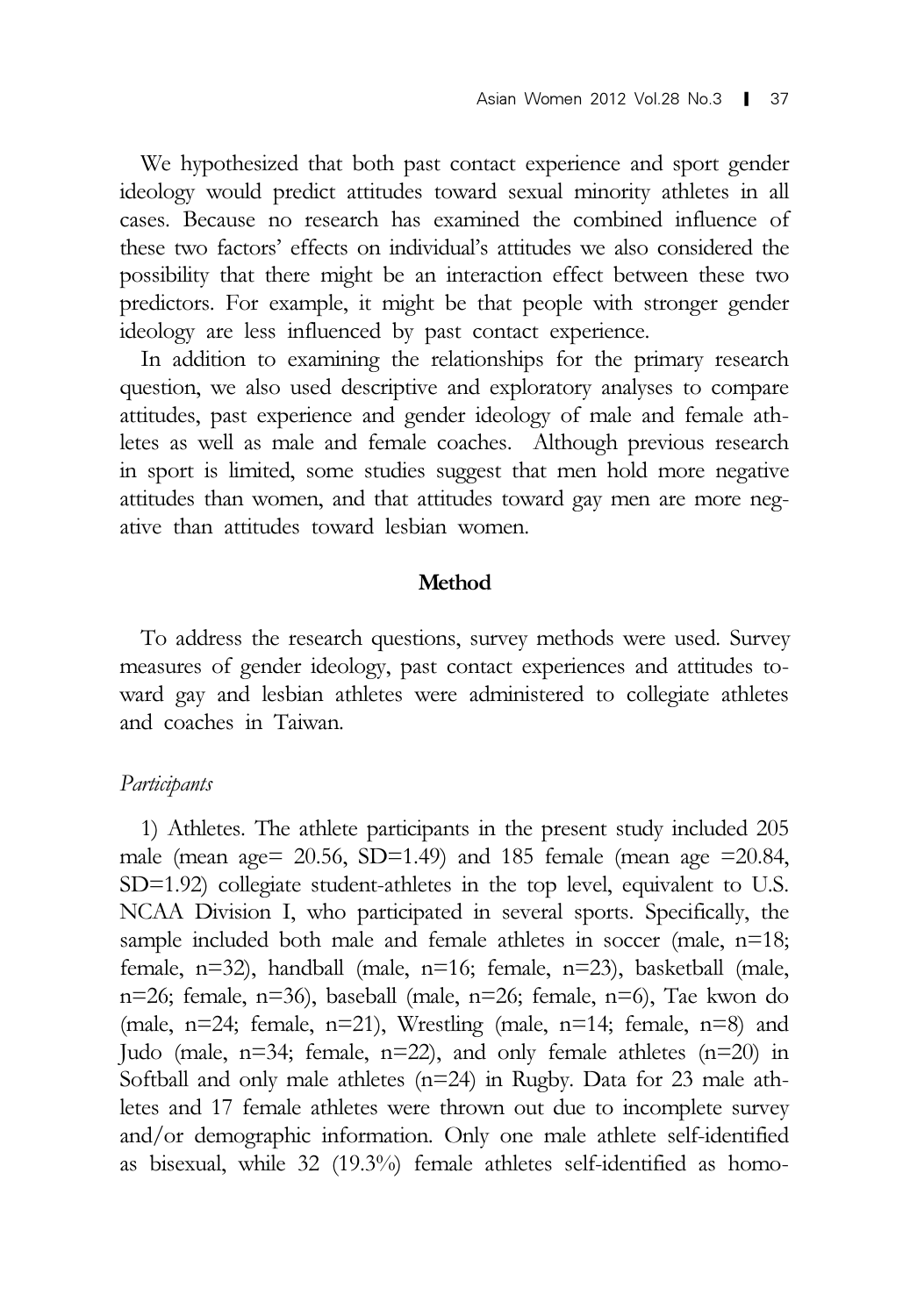sexual and 24 (14.3%) self-identified as bisexual.

2) Coaches. The coach participants included 56 male (mean age=41.84, SD=9.55) and 45 female coaches (mean age=39.47, SD=8.46) currently coaching college/university sport teams. Data for 3 male coaches and 4 female coaches were thrown out due to incorrect completion of the survey and/or demographic information. No male coach self-identified as bisexual or homosexual, one (3%) female coach self-identified as homosexual and 4 (9.1%) self-identified as bisexual.

# Measures

The questionnaire packet included a demographic form that asked participants' sex, age, and sexual orientation (heterosexual, homosexual, or bisexual) and three measures assessing the main variables- attitudes, gender ideology, and past experience.

1) Attitudes toward Gay and Lesbian Athletes. The Attitudes toward Gay and Lesbian Athletes scale was adapted from the Estrada and Weiss (1999) Attitudes toward Homosexuals in the Military scale. The original scale did not separate attitudes toward gay men and lesbians. In this study, we developed two versions (attitudes toward gay male athletes version and attitudes toward lesbian female athletes version). The full questionnaire consisted of 14 items; with 12 items reworded to fit the sport setting. For example: Allowing openly gay and lesbian people in the armed forces (reworded to "sport team") would be disruptive. Two items (I feel that the ban on homosexuals in the armed forces should be lifted; Gay males make me more uncomfortable than lesbians.) were deleted as not fitting the sport setting. Two new items were developed based on Griffin's (1998) and Coakley's (2007) works on the climate for LGBT people in sport. The two new items are: Allowing openly gay/lesbian athletes on a sport team will affect the image of the team; it will affect the fairness of the game if there are gay/lesbian athletes on opponent teams. The decisions of (re)wording, deleting and adding items were all made after discussion with an expert in translation, a senior coach and a scholar of sport psychology. Using a six-point scale (1=strongly disagree; 6=strongly agree), higher scores indicate more negative attitudes toward gay male or female lesbian athletes. The measure had a reliability of Cronbach alpha= .83.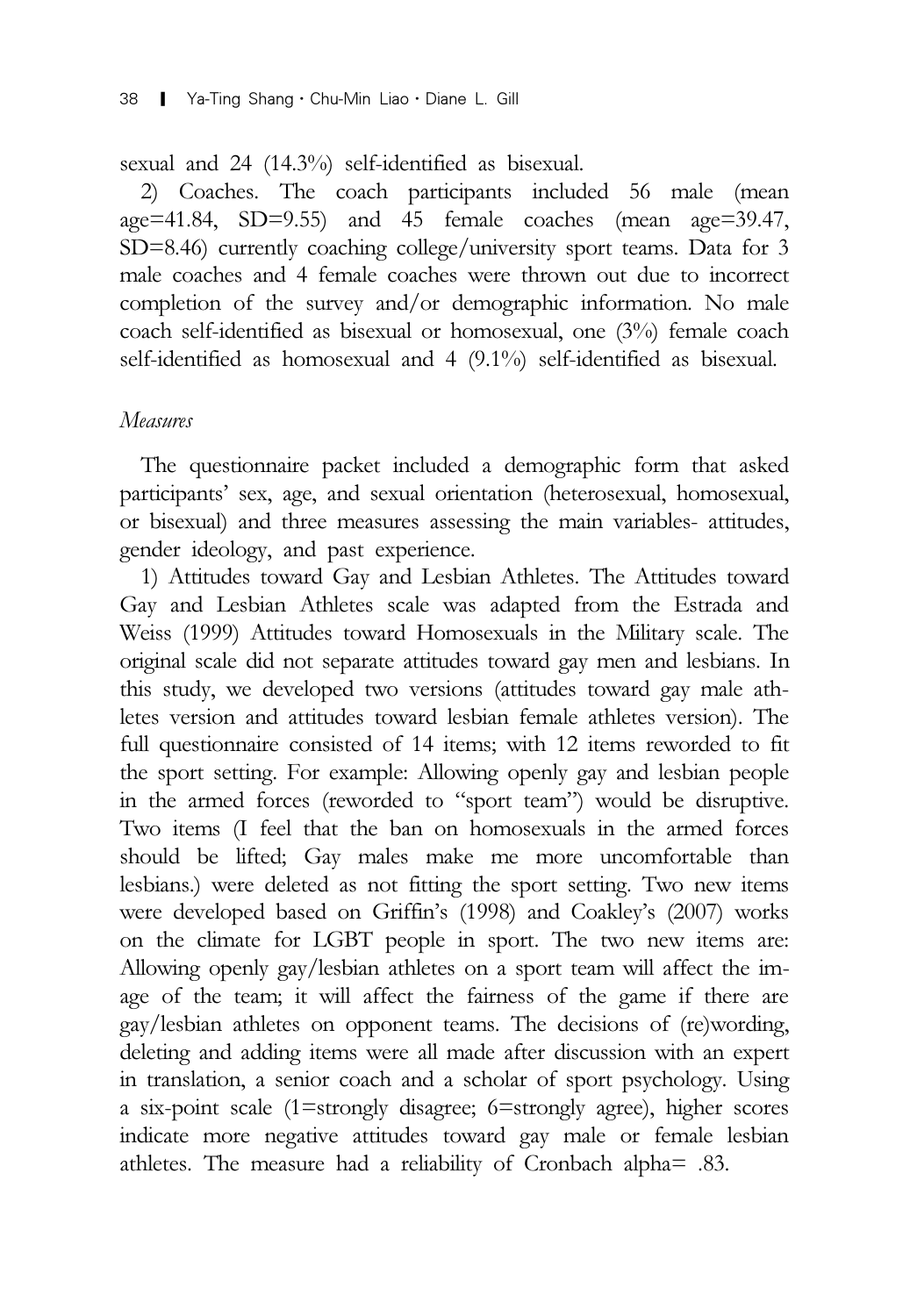2) Sport Gender Ideology. The Sport Gender Ideology Scale was developed based on the Attitudes Toward Women Scale (AWS, Spence & Helmreich, 1973), Male Role Norms Scale (Thompson & Pleck, 1986), and in reference to Griffin's (1998), Messner's (1988), Kidd's (1990) and Whitson's (1990) works on gender ideology in sport. For example, the item: Swearing or physical violence by a female athlete is more repulsive than by a male athlete was based on the original item from AWS: Swearing and obscenity are more repulsive in the speech of a woman than a man. The questionnaire consisted of 25 items using a six-point response scale (1=strongly disagree; 6=strongly agree.) Higher scores indicated stronger traditional gender role beliefs in sport (the belief that men in sport should show their masculinity and women their femininity). All the developed items were discussed with a scholar in gender issues and a scholar of sport psychology. The scale was shown to be reliable with the present sample (Cronbach alpha= .76).

A pilot study was conducted with a sample of 87 undergraduate students, who were studying either in Physical Education or Athletic Department (male= $60\%$ ) to examine the concurrent validity of this newly developed scale. The "Gender Role Stereotype Scale" (Tsai, 2003, p. 83) was used because it had been translated to Chinese, had a good reliability, and correlated with the AWS  $(r= .75)$ . The pilot results showed the correlation between this newly developed "Sport Gender Ideology Scale" and "Gender Role Stereotype Scale" was .73 ( $p < 001$ ), which indicated favorable concurrent validity.

3) Past Contact Experience. Past contact experience was a two-step question. First, participants were asked whether they had ever had contact with gay men or lesbians (if "yes", the score was 1; if "no", the score was 0). Participants who responded "yes" then continued to answer the second step question: How did you feel about your past contact experience generally? (using an 11-point scale; from very bad= -5 to very good= 5).The final score for past contact experience was the product of first score and second score ranging from –5 to 5.

### Procedures

Individual coaches were initially contacted by the first author or colleagues who were also familiar with the purpose of present research.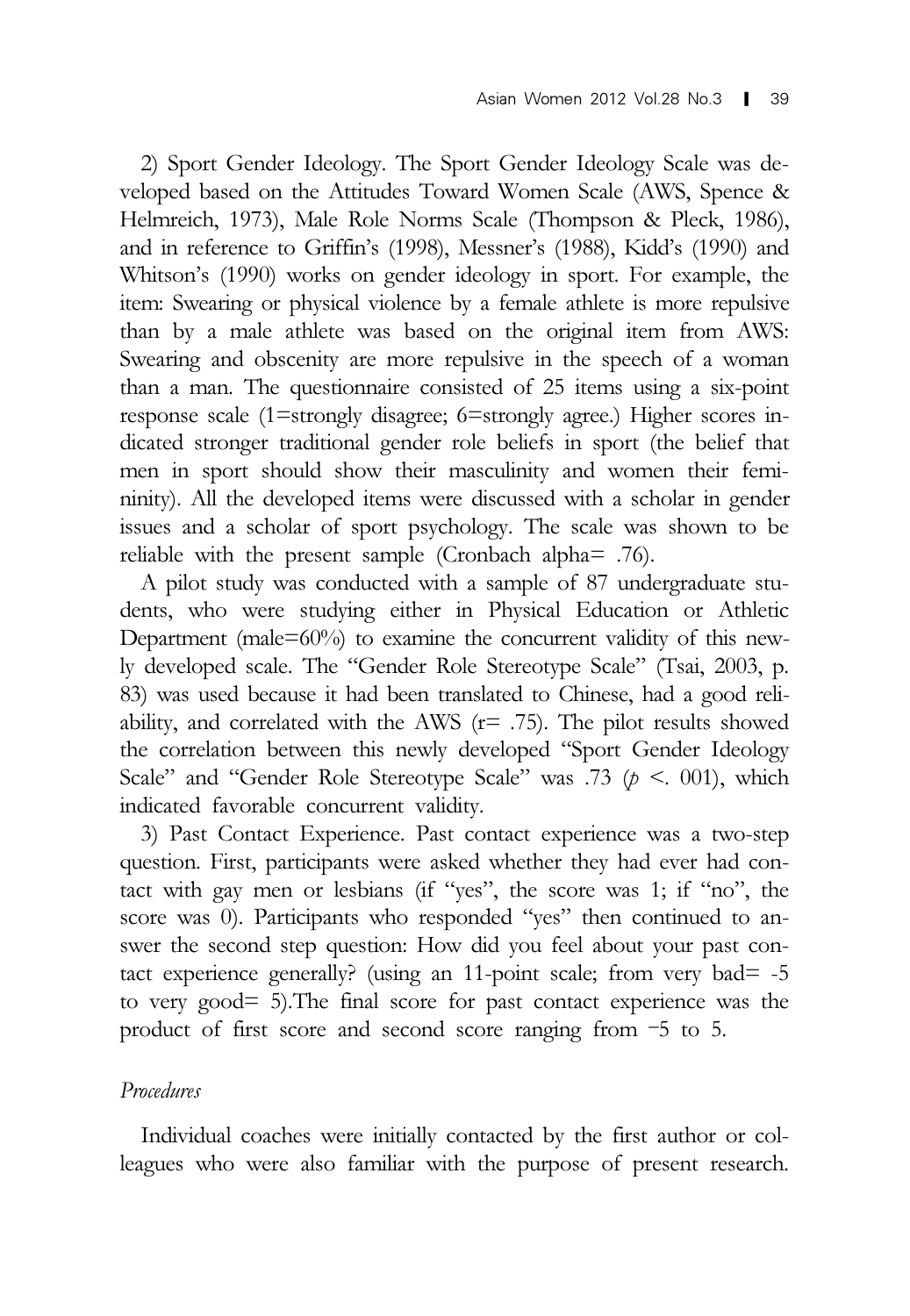After attaining permission of coaches, questionnaires were administered by the first author or colleagues to coaches and athletes who were interested in participating in the 15 minutes before or after regular practice. First, researchers explained the purpose of the study, that the questionnaire was anonymous, that responses were only used for academic research, and that participation was voluntary; then researchers explained the questionnaires and asked participants not to talk to each other or look at others' questionnaires while filling out the questionnaires. After completing the questionnaires, participants folded them and put them in a questionnaire-collection box themselves.

### **Results**

Before addressing the primary research question, descriptive analyses were conducted on attitude and predictor measures. Also, male and female athletes and male and female coaches were compared with exploratory analyses. Hierarchical regression was employed to determine if sport gender ideology and past contact experiences predicted attitudes toward homosexual athletes. The dependent variable was attitudes toward sexual minority athletes. Sport gender ideology and past contact experience were assigned as predictors for the block 1 first entry, and the interaction term, which was the product of sport gender ideology and past contact experience, was assigned as the block 2 second entry.

#### Descriptive Results

Table 1 includes descriptive results (Mean and SD). As table 1 indicates, male athletes' attitudes toward gay male athletes were slightly negative (M= 3.14); whereas female athletes' attitudes toward lesbian female athletes were more positive (M= 2.13). As exploratory comparisons, one-way ANOVA with follow-up post-hoc tests were conducted to examine the differences in attitudes and gender ideology among the four groups (male and female athletes, male and female coaches). Results showed that for the attitudes toward gay male athletes, male athletes' attitudes were more negative than female coaches' attitudes ( $p <$ .05), but no differences were found between male athletes and male coaches or between male coaches and female coaches. As for the atti-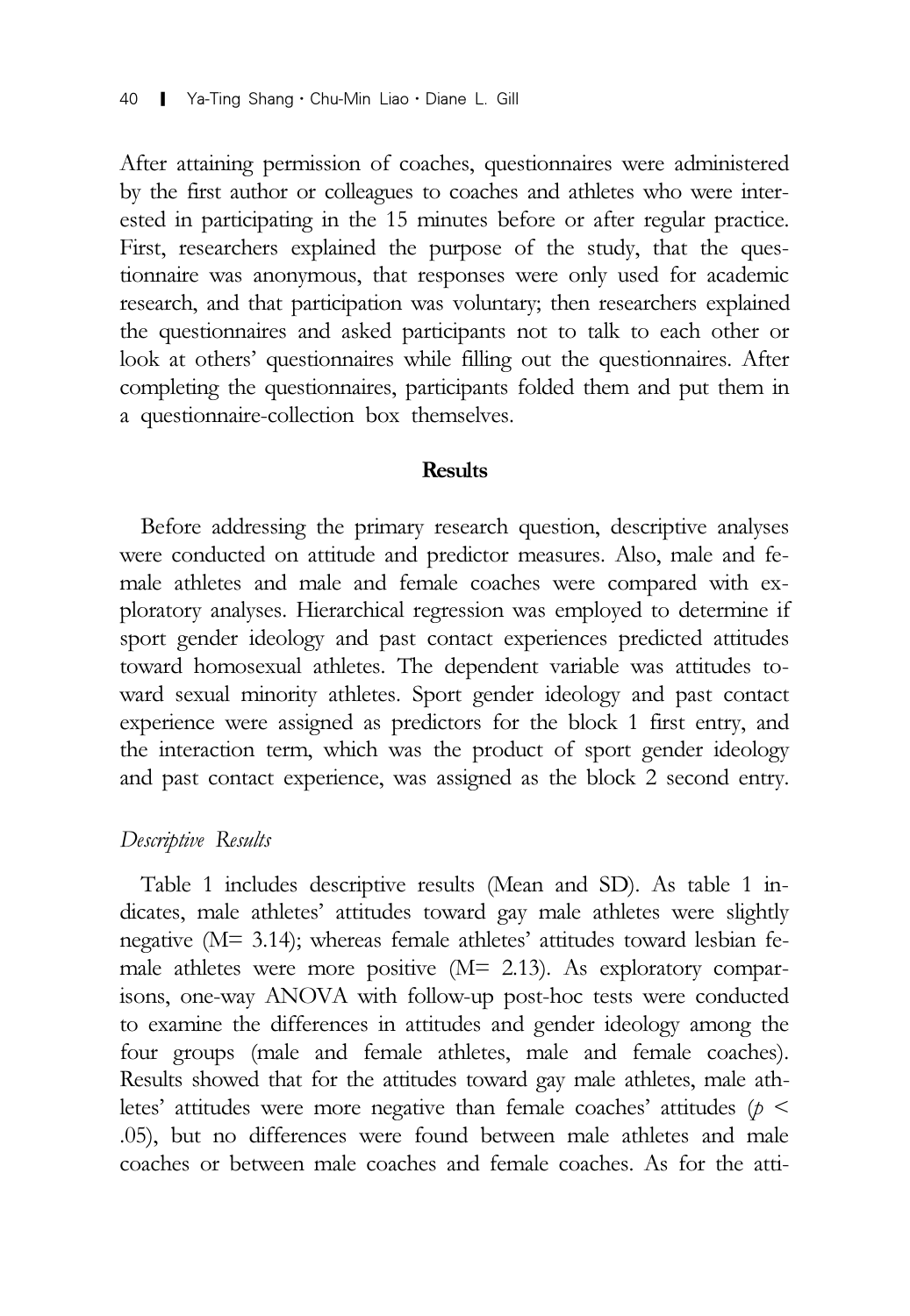tudes toward lesbian female athletes, female athletes' attitudes were more positive than male coaches'  $(p < .05)$ , but no differences were found between female athletes and female coaches or between male coaches and female coaches. Male athletes had higher (more traditional) sport gender ideology scores than female athletes ( $p \leq .05$ ) or female coaches ( $p \leq .05$ ). Female athletes had the lower scores than male coaches ( $p \leq 0.05$ ). No differences were found between male athletes and male coaches, female athletes and female coaches, and male coaches and female coaches.

| Descriptive riesults. Means (SDS) |                      |                                     |                      |                                                         |                      |                               |  |  |  |  |  |
|-----------------------------------|----------------------|-------------------------------------|----------------------|---------------------------------------------------------|----------------------|-------------------------------|--|--|--|--|--|
| Participant                       | Male<br>athletes     | Female<br>athletes                  | Male<br>coaches      |                                                         |                      |                               |  |  |  |  |  |
| Attitude<br>Target                | Male gay<br>athletes | Female<br>lesbian<br>athletes       | Male gay<br>athletes | Female<br>lesbian<br>athletes                           | Male gay<br>athletes | Female<br>lesbian<br>athletes |  |  |  |  |  |
|                                   | $M$ (SD)             | $M$ (SD)                            | $M$ (SD)             | $M$ (SD)                                                | $M$ (SD)             | M(SD)                         |  |  |  |  |  |
| Attitude                          | 3.14(0.7)            |                                     |                      | $2.13$ (0.63) $2.78$ (0.71) $2.63$ (0.75) $2.73$ (0.72) |                      | 2.55(0.72)                    |  |  |  |  |  |
| Sport gender<br>ideology          |                      | 4.25 (0.71) 3.57 (0.65) 3.98 (0.68) |                      |                                                         | 3.68(0.92)           |                               |  |  |  |  |  |
| Past contact<br>experience        | $-.3(1.48)$          | $2.26$ $(2.15)$                     | .05(1.68)            |                                                         | .54(1.63)            |                               |  |  |  |  |  |

Table 1 *Descriptive Results: Means (SDs)*

In terms of past contact experiences, only 67 (36.9%) male athletes indicated having contact with sexual minorities; whereas 142 (84.6%) female athletes indicated having contact with sexual minorities, and the mean of their past contact experience was positive at 2.33 (SD= 2.28). For male coaches, 32 (60%) had ever had contact with sexual minorities, and the mean evaluation of their past contact experience was -0.02 (SD= 1.91). For female coaches, 27 (64.7%) had ever had contact with sexual minorities and the mean evaluation of their past contact experience was positive at 3.68 (SD= 0.92).

### Regression Results

The hierarchical regression analysis revealed no interaction effect in step 2 in any of the six conditions, but main effects were found in step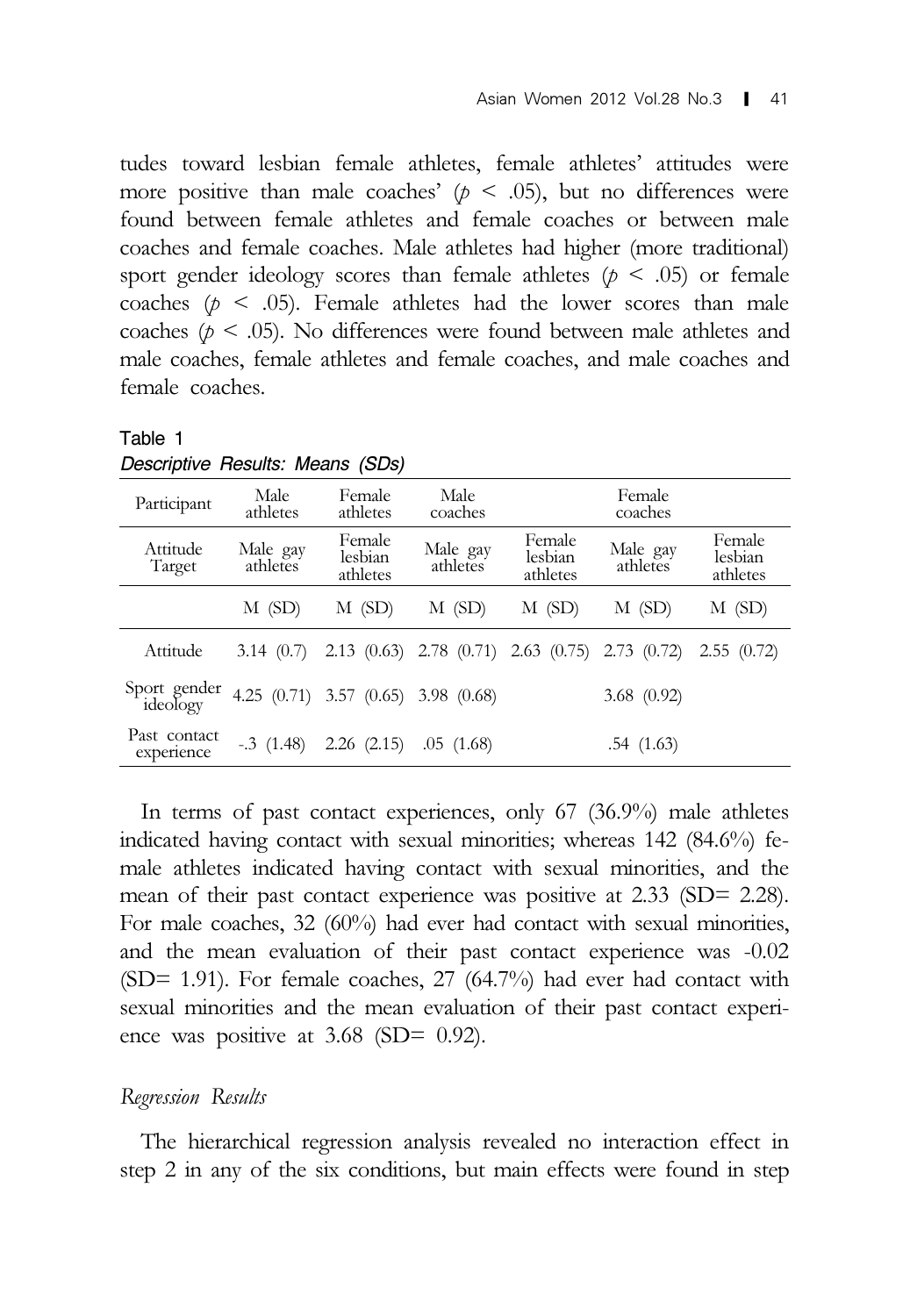1. As table 2 shows, for male athletes, both sport gender ideology and past contact experience contributed significantly to the prediction of attitudes toward gay male athletes ( $R = .40$ ,  $F(2,173)=16.44$ ,  $p < .001$ ), and 15% of the variability in their attitudes was predicted by these two variables. For female athletes, only past contact experience contributed significantly to prediction of their attitudes toward lesbian athletes  $(R=$ .40, F(2,157)=14.83,  $p < .001$ ), and 15% of the variability in female athletes' attitudes was predicted by past contact experience.

#### Table 2

*Hierarchical Regression Results: The standardized regression coefficient (*β*) and adjusted R2 in step 1*

| Participant                          | Male<br>athletes     | Female<br>athletes            | Male<br>coaches      |                               | Female<br>coaches    |                               |
|--------------------------------------|----------------------|-------------------------------|----------------------|-------------------------------|----------------------|-------------------------------|
| Attitude Target                      | Male gay<br>athletes | Female<br>lesbian<br>athletes | Male gay<br>athletes | Female<br>lesbian<br>athletes | Male gay<br>athletes | Female<br>lesbian<br>athletes |
| Sport gender<br>ideology( $\beta$ )  | $.34***$             | .03                           | .11                  | .16                           | $61***$              | $.52**$                       |
| Past contact<br>experience $(\beta)$ | $-.16*$              | $-39**$                       | $-51**$              | $-46**$                       | $-.38**$             | $-.50**$                      |
| Adjusted R2                          | .15                  | .15                           | .28                  | -27                           | .44                  | .43                           |

 $*_{\tilde{p}} < .05$  \*\* $_{\tilde{p}} < .01$ 

For male coaches, only past contact experience contributed significantly to prediction of their attitudes toward gay male athletes  $(R=$ .56, F(2,42) = 9.57,  $p < .001$ ), and toward lesbian female athletes (R= .55, F(2,42)=9.06,  $p < .001$ ) with 28% of the variability in attitudes toward gay male athletes and 27% toward lesbian athletes predicted by past contact experience. For female coaches, both sport gender ideology and past contact experience contributed significantly to the prediction of attitudes toward gay male athletes ( $R = .40, F(2,173)=16.44, p < .001$ ), and 44% and 43% of the variability in attitudes toward gay male athletes and toward lesbian female athletes was predicted by these two variables respectively.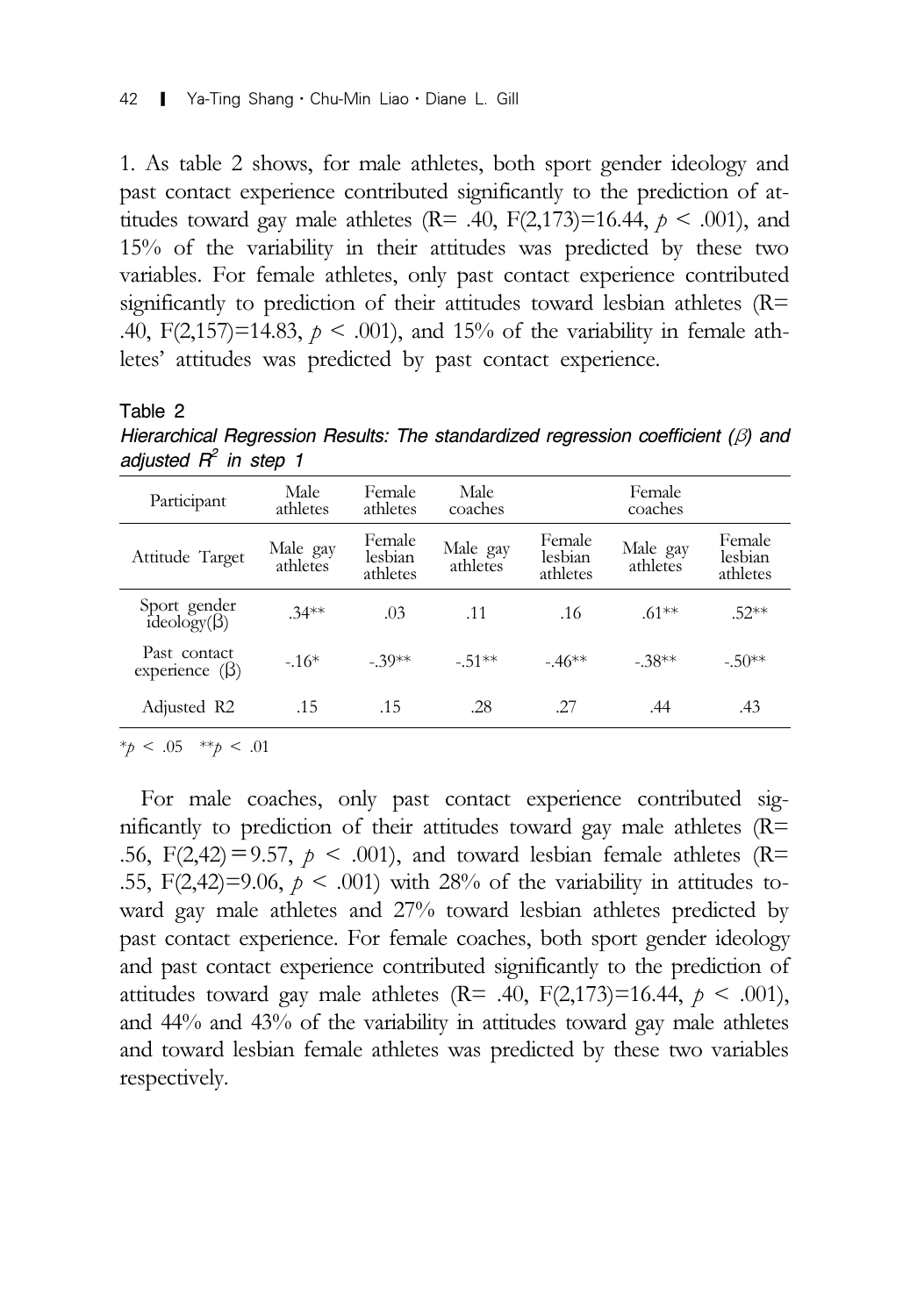## **Discussion**

The purpose of the present research was to examine athletes' and coaches' attitudes toward sexual minority athletes, and explore predictors of attitudes based on Herek's functional approach. We proposed that past contact experience and sport gender ideology were predictors of individual's attitudes and considered a possible interaction effect between these two factors. The present research indicated that for male athletes and female coaches, both sport gender ideology and past contact experience predicted their attitudes toward sexual minority athletes with no interaction effect between these two predictors. For female athletes and male coaches, only past contact experience predicted the attitudes toward sexual minority athletes and there was no interaction.

Generally, the results indicated attitudes of both athletes and coaches toward sexual minority athletes were neutral and slightly positive (mean scores were from 2.3 to 3.1 with a 6-point 0-6 scale.) Compared to the studies of Gill et al. (2006) and Roper and Halloran (2007), which both used Herek's (1994) ATGL-S scale to measure undergraduate students' attitudes (mean scores were from 13.9/female to lesbian to 18.2/male to gay with a 5-25 scale) and student athletes' attitudes (mean scores were 11/female to lesbian to 18 male to gay) respectively, it seems that at least male athletes in the current study were less negative about gay athletes. Certainly, one explanation could be the different measures. The items in the attitude measure in the present research were more about equality judgments and less about the individual's emotional response than in ATGL-S. For example, on one item that did reflect emotional response, 50% of male athletes felt uncomfortable sharing a room with homosexual athletes. Future studies could expand beyond equality items to include individual's emotional or behavioral responses while facing gay or lesbian athletes.

Past contact experience predicted attitudes in all six conditions. The results suggest that when individuals had more positive past contact experience, their attitudes toward sexual minority athletes were more positive. This finding is consistent with previous findings in non-sport settings (Herek, 1988; Herek & Glunt, 1993; Herek & Capitanio, 1996) and supports Herek's experiential schematic function. Furthermore, most past studies only addressed past contact and did not assess feelings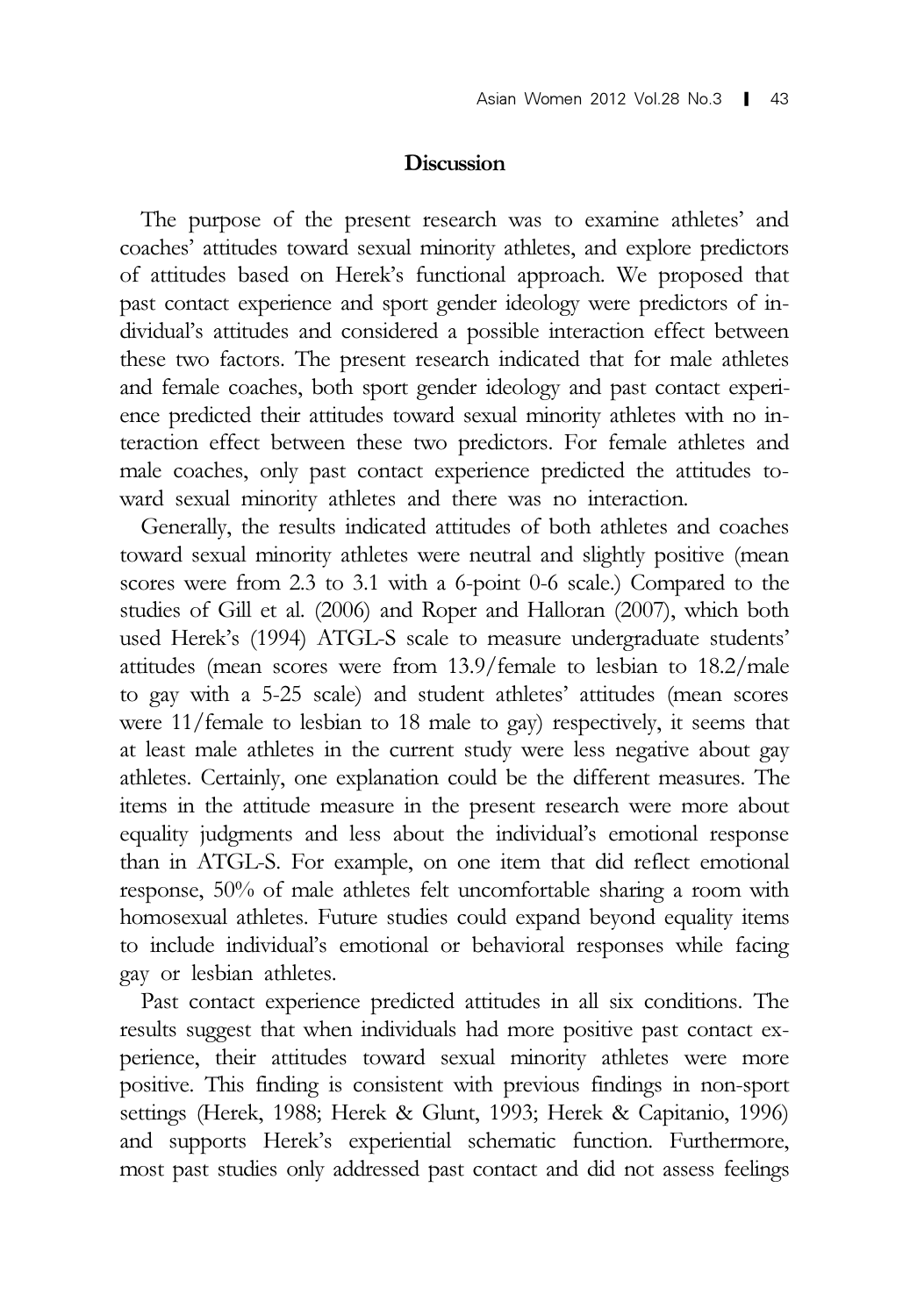or perceptions of the contact experience. The present research indicates that quality of past contact experience is important. Herek and Capitanio (1996) indicated that people who knew multiple LGBT people or had close LGBT friends were more likely to recognize the group's variability, refute inaccurate stereotypes and not make simple judgments about anti-gender roles (e.g. gay men were all feminine and lesbians were masculine). That is, past contact experience moderates the effect of gender ideology on individual's attitudes toward sexual minorities. More research is needed to determine whether perceptions might mediate or moderate the relationships of past contact experiences and sport gender ideology with attitudes.

We also found sport gender ideology was a predictor of male athletes' and female coaches' attitudes, but not a predictor for female athletes and male coaches. One possible explanation for these differences is the participants' position expectations/role constraints in sport. Male athletes may demonstrate their masculinity in response to peer pressure or coaches' requirements (Griffin, 1994). Female coaches may also feel pressure to show their conventional gender ideology to avoid trouble in their work (Woods, 1991). On the other hand, sport is a potential area for female athletes to challenge traditional gender ideology. Harry (1995) indicated the meaning of sport differed for men and women. For men, sport highlights gender identification, but for women, sport was less expressive of gender identity. As for male coaches, their privileged status in sport may have allowed them to feel less pressure to demonstrate their gender ideology through negative attitudes toward sexual minorities.

For both male athletes and female coaches, stronger sport gender ideology predicted more negative attitudes toward sexual minority athletes. Previous studies (Herek, 1984; Herek & Capitanio, 1996; Weinberger & Millham, 1979; Whitley, 2001) found that people who expressed traditional, restrictive attitudes about gender roles had more negative attitudes toward sexual minorities. The position expectations/role constraints of male athletes and female coaches might force them to abide by masculinity-dominated formal and informal rules in sport. As for female athletes, their attitudes toward sexual minority athletes might be a self-expressive function of other values, such as equity or justice. Herek (1987) subdivided self-expressive function into social-expressive and value-expressive functions. In social-expressive func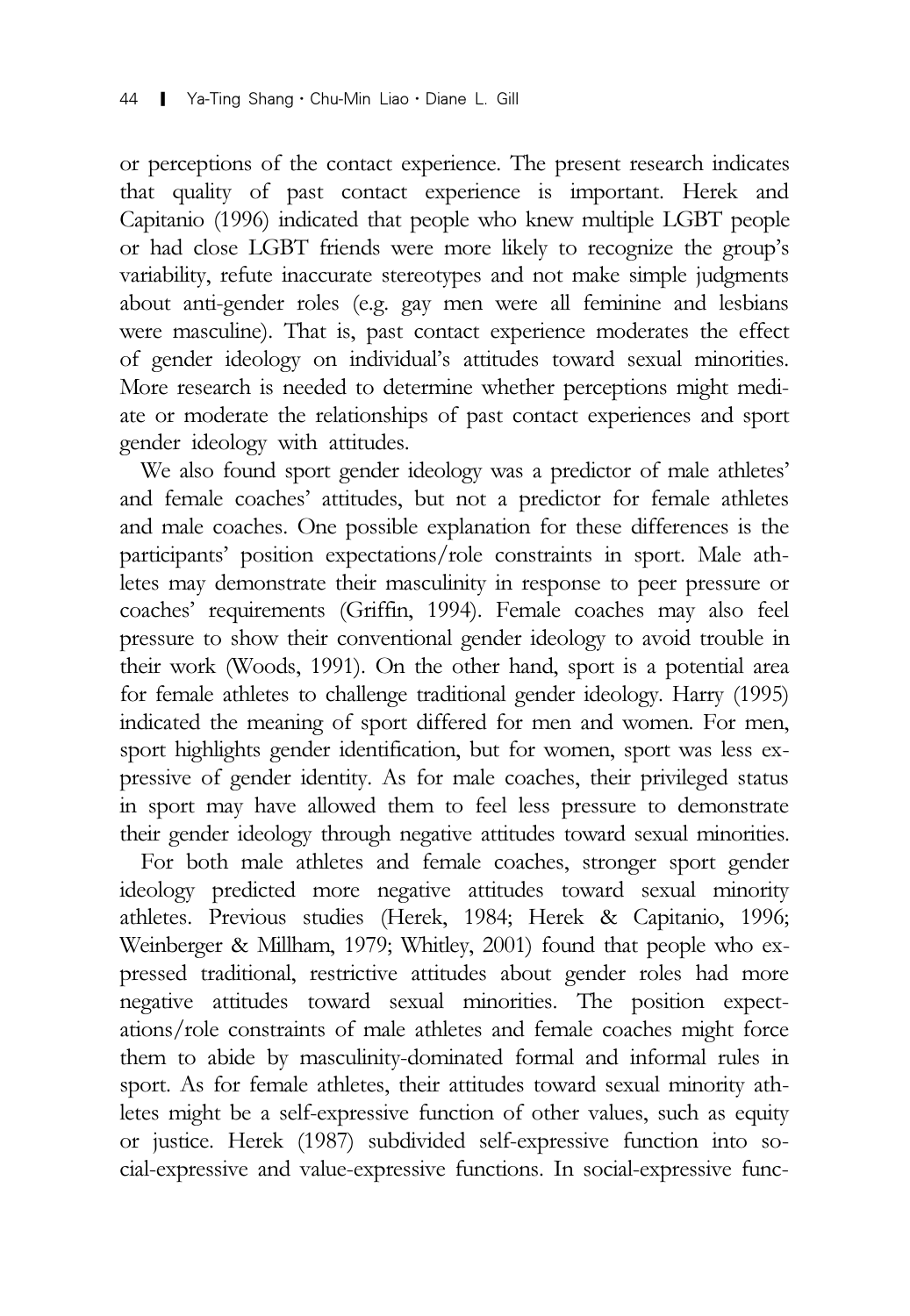tion, significant others' attitudes affect individual's attitudes. Future studies could explore the relationship between coaches' attitudes, captain's attitudes, group climate and individual's attitudes toward gay and lesbian athletes.

As well as advancing knowledge on attitudes and sexual prejudice, the ultimate goal is to change negative attitudes and eliminate prejudice toward sexual minority athletes. Herek's functional approach offers some strategies for attitude change. Based on our results, positive contact experience was a key factor, suggesting the desirability of more opportunities for positive interaction with sexual minorities. As Herek (1987) suggested, interactions should occur in situations in which individuals have equal status and common goals with emphasis on similarities rather than sexual orientation. We also found lower sport gender ideology leading to more positive attitudes. This result suggests that significant others, including coaches, parents and sport psychology consultants can help individuals recognize the implicit sport gender ideology and deconstruct some myths in sport. In Taiwan, gender equality education has been addressed in the past 10 years; however, it is not widely disseminated, and definitely not integrated into sport settings. Several national organizations, model programs and resources emphasizing inclusive practice for diverse people, including sexual minorities, in sport settings are available in Western countries (e.g., Women's Sport Foundation in USA; Canadian Association for the Advancement of Women and Sport and Physical Activity in Canada). Scholars and practitioners could adapt those and develop suitable educational materials in consideration of cultural and historical factors in Taiwan.

There were some limitations in the present research. Four coaches refused to participate in the present study and expressed their discomfort and indicated our study was "questionable" after seeing the questionnaire. In fact, coaches such as these are a target population, and we should make more efforts to explore their attitudes and perceptions. Our measures were also limited. Future studies could separately assess participants' past contact experience with gay men, lesbians and bisexuals, or add behavioral measures beyond attitudes. Research could be extended to professional athletes or national teams who were more sensitive to image management for financial sponsors. The present research focused on sports that stressed strength, endurance, and might be re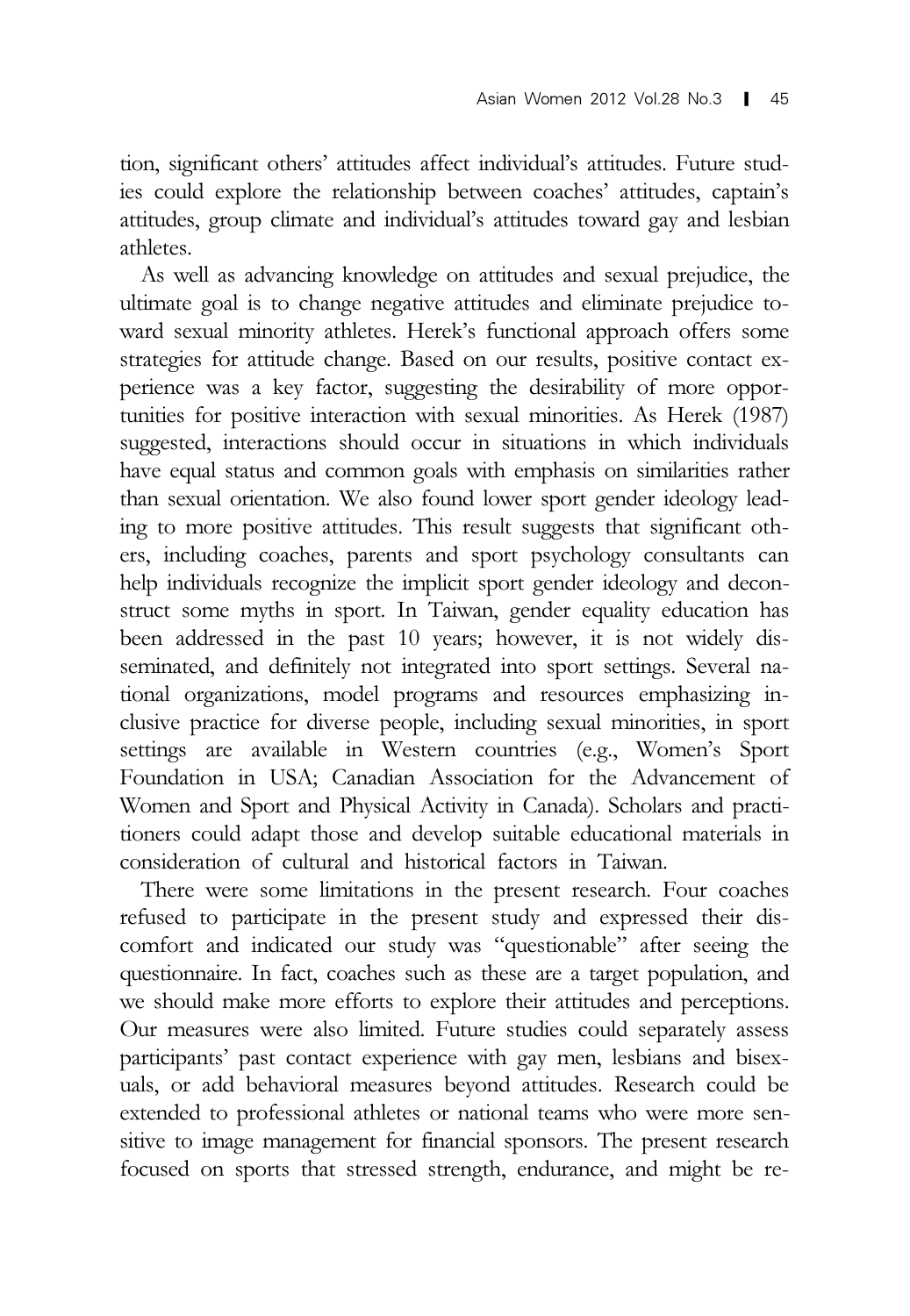garded as male-dominated. The results might not generalize to other sports, particularly those that stress aesthetics or body-presentation, like figure skating and gymnastics.

# **Conclusion**

The present research used Herek's functional approach to examine past contact experience and sport gender ideology as predicators of attitudes toward sexual minority athletes in Taiwan. We found that when coaches or athletes had positive past contact experiences, their attitudes toward gay and lesbian athletes were more positive, and when male athletes or female coaches had lower levels of sport gender ideology, their attitudes were more positive. The results remind us to take self-expressive values among different groups into consideration in research on attitudes toward sexual minorities, and in developing policies and practices to promote inclusive sport.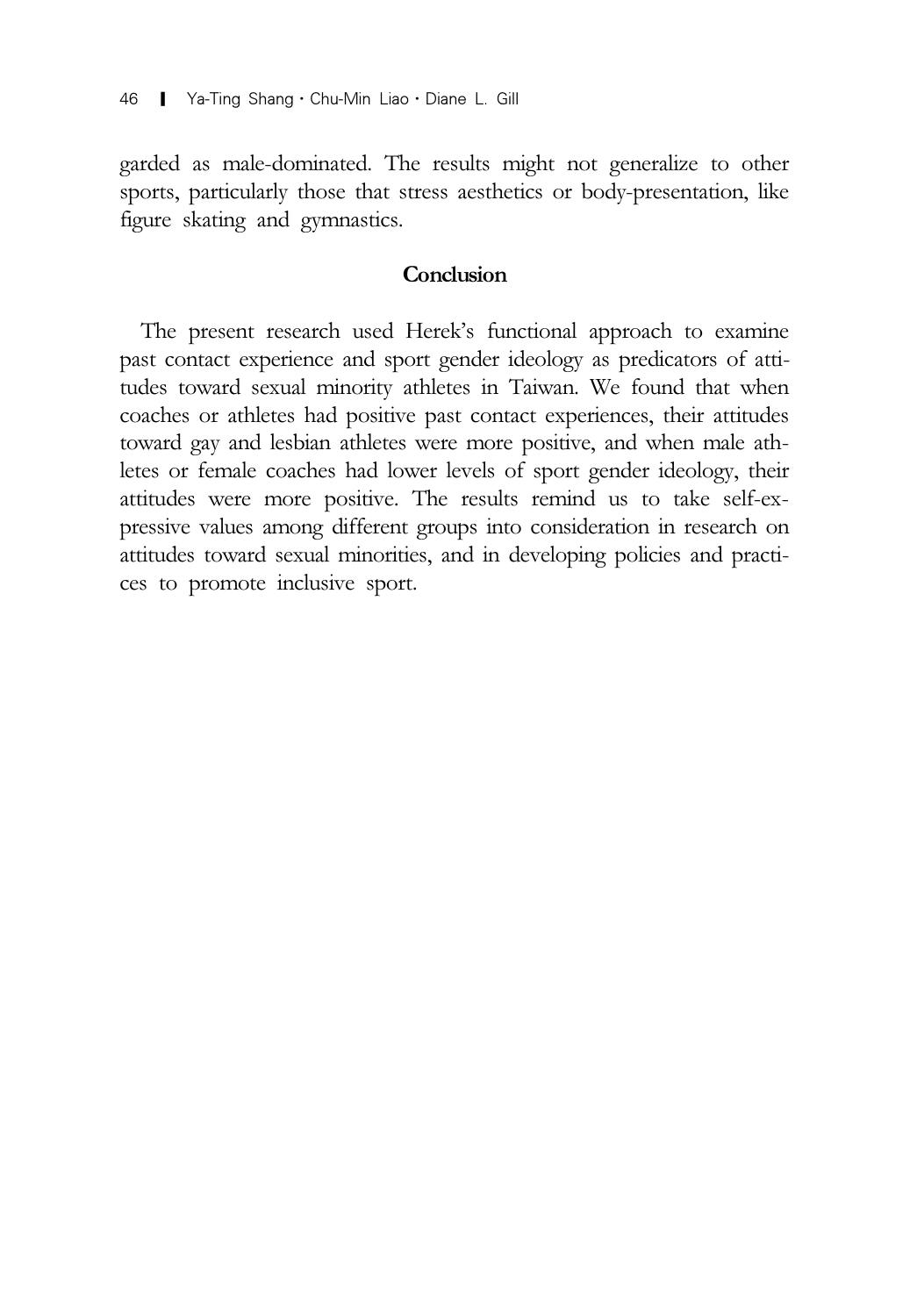#### References

- Altemeyer, B. (2002). Changes in attitudes toward homosexuals. Journal of Homosexuality, 42(2), 63-75.
- Brackenridge, C., Allred, P., Jarvis, A., Maddocks, K., & Rivers, I. (2008). A review of sexual orientation in sport (Sportscotland Research Rep. No. 114). Retrieved August 17, 2012, from http://www.sportscotland.org.uk/Channel Navigation/ Resources/TopicNavigation/Collections/Research/A+literature+review+of+ sexual+orientation+in+sport.htm
- Brackenridge, C., Rivers, I., Gough, B., & Llewellyn, K. (2006). Driving down participation: Homophobic bullying as a deterrent to doing sport. In C. C. Aitchison (Ed.), Sport and gender identities: Masculinities, femininities and sexualities (pp. 122-139). London: Routledge.
- Chou, W. S. (2001). Homosexuality and the cultural politics of Tongzhi in Chinese societies. In G. Sullivan & P. A. Jackson (Eds.), Gay and Lesbian Asia: Culture, Identity and Community (pp. 27-46). New York: Harrington Park Press.
- Coakley, J. J. (2007). Gender and Sports. In J. Coakley (Ed.), Sports in Society: Issues and Controversies (pp. 232-279). New York: McGraw-Hill Publishers.
- Demers, G. (2006). Homophobia in sport Fact of life, taboo subject. Canadian Journal of Women in Coaching Online, 6(2), Retrieved August 17, 2012, from http://23361.vws.magma.ca/WOMEN/e/journal/apr2006/pg1.htm
- Estrada, A. X., & Weiss, D. J. (1999). Attitudes of military personnel toward homosexuals. Journal of Homosexuality, 37(4), 83-97.
- Gill, D. L., Morrow, R. G., Collins, K. E., Lucey, A. B., & Schultz, A. M. (2006). Attitudes and sexual prejudice in sport and physical activity. Journal of Sport Management, 20, 554-564.
- Gill, D. L., Morrow, R. G., Collins, K. E., Lucey, A. B., & Schultz, A. M. (2010). Perceived climate in physical activity settings. Journal of Homosexuality, 57, 895-913.
- Griffin, P. (1994). Homophobia in sport: Addressing the needs of lesbian and gay high school athletes. High School Journal, 77, 80-87.
- Griffin, P. (1998). Strong women, deep closets: Lesbians and homophobia in sport. Champaign, IL: Human Kinetics.
- Harry, J. (1995). Sports ideology, attitudes toward women, and anti-homosexual attitudes. Sex Roles, 32, 109-116.
- Herek, G. M. (1984). Beyond "homophobia" A social psychological perspective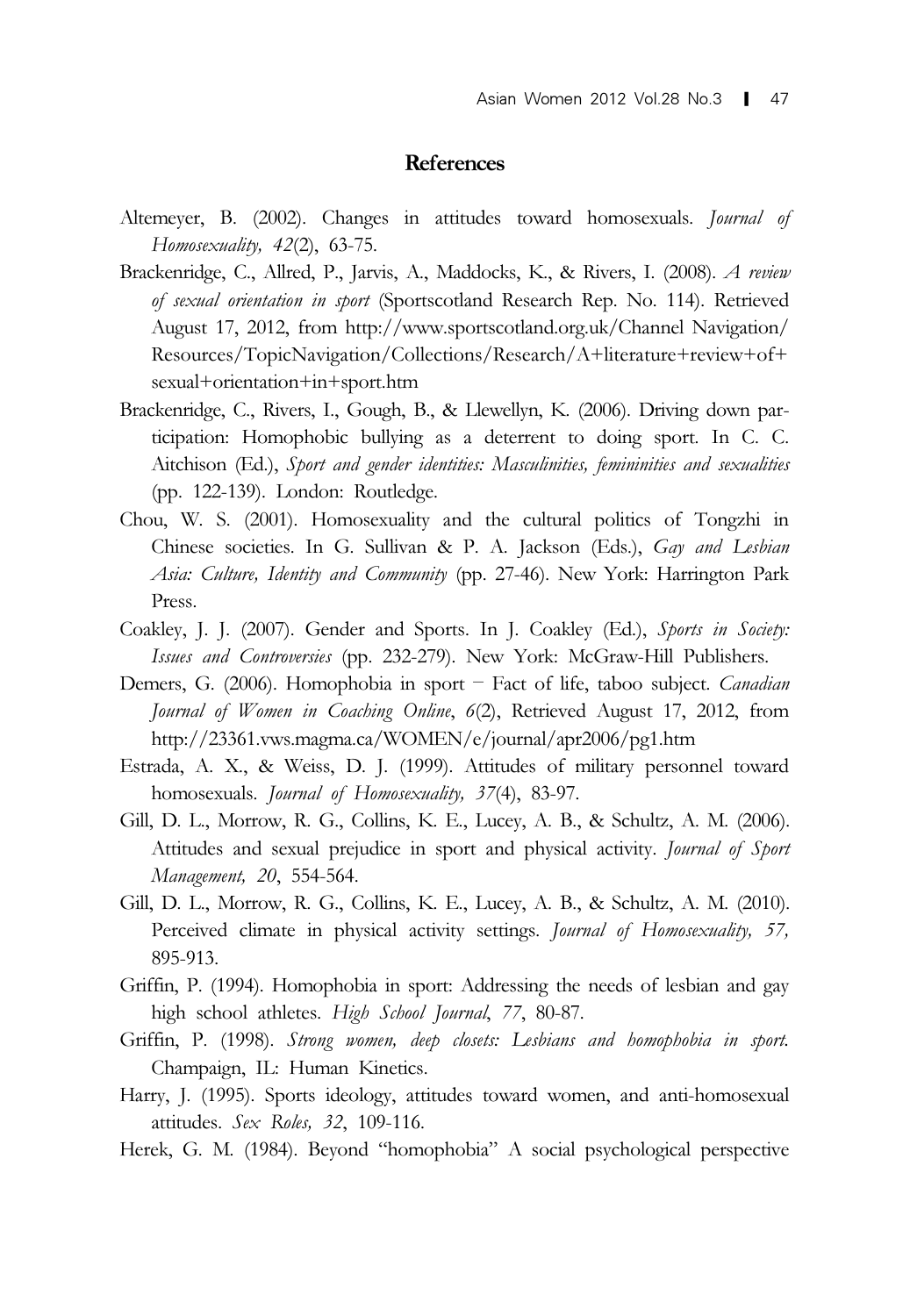on attitudes toward lesbian and gay men. Journal of Homosexuality, 10, 1-21. Herek, G. M. (1986). The instrumentality of attitudes: Toward a neofunctional theory. Journal of Social Issues, 42(2), 99-114.

- Herek, G. M. (1987). Can functions be measured? A new perspective on the functional approach to attitudes. Social Psychology Quarterly, 50(4), 285-303.
- Herek, G. M. (1988). Heterosexuals' attitudes toward lesbians and gay men: Correlates and gender differences. Journal of Sex Research, 25, 451-477.
- Herek, G. M. (1994). Assessing heterosexuals' attitudes toward lesbians and gay men: A review of empirical research with the ATLG scale. In B. Greene & G. Herek (Eds.), Contemporary perspectives in lesbian and gay psychology (pp. 206-228). Thousand Oaks, CA: Sage.
- Herek, G. M., & Capitanio, J. P. (1996). "Some of my best friends": Intergroup contact, concealable stigma, and heterosexuals' attitudes toward gay men and lesbians. Personality and Social Psychology Bulletin, 22, 412-424.
- Herek, G. M., & Glunt, E. K. (1993). Interpersonal contact and heterosexuals' attitudes toward gay men: Results from a national survey. Journal of Sex Research, 30, 239-244.
- Herek, G. M., Gillis, J. R., & Cogan, J. C. (2009). Internalized stigma among sexual minority adults: Insights from a social psychological perspective. *Journal of* Counseling Psychology, 56(1), 32-43.
- Hou, S. Y., Pan, S. M., Ko, N. Y., Liu, H. C., Wu, S. J., Yang, W. C. et al. (2006). Correlates of attitudes toward homosexuality and intention to care for homosexual people among psychiatric nurses in southern Taiwan. Kaohsiung Journal Medicine Science, 22, 30-397.
- Kauer, K. J., & Krane, V. (2010). Inclusive excellence: Embracing diverse sexual and gender identities in sport. In S. J. Hanrahan & M. B. Anderson (Eds.), Routledge handbook of applied sport psychology: A comprehensive guide for students and practitioners (pp. 764-779). New York: Routledge.
- Kidd, B. (1990). The men's cultural center: Sports and the dynamic of women's oppression/ men's repression. In D. Sabo & M. Messner (Eds.), Sport, men and the gender order (pp. 31-44). Champaign, IL: Human Kinetic Publishers.
- Krane, V. (2001). We can be athletic and feminine, but do we want to? Challenging hegemonic femininity in women's sport. Quest, 53, 115-133.
- Krane, V. (2008). Gendered social dynamics in sport. In M. Beauchamp & M. Eys (Eds.), Group dynamics advances in sport and exercise psychology: Contemporary themes (pp. 159-176). New York: Routledge
- Krane, V., & Barber, H. (2005). Identity tensions in lesbian college coaches.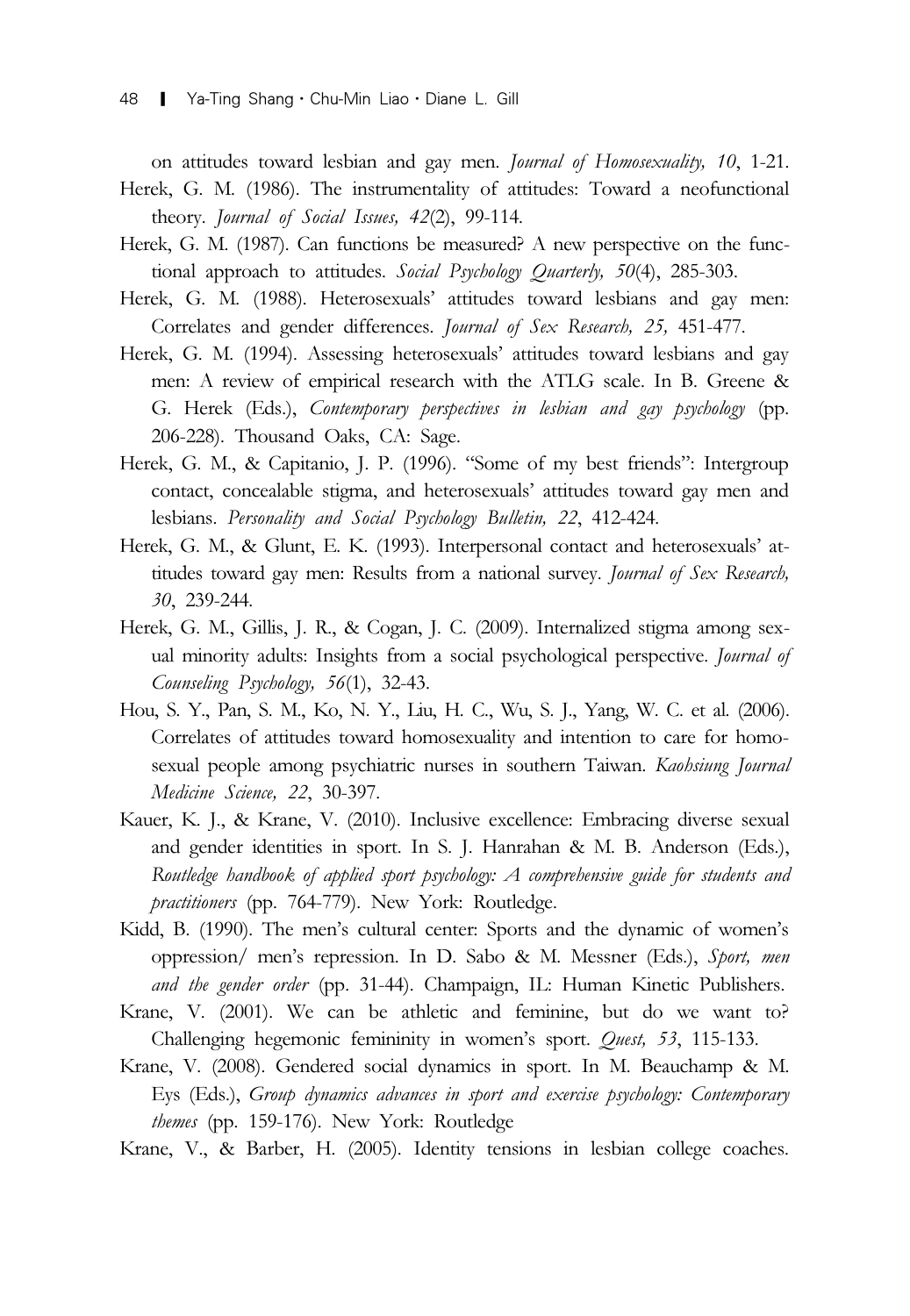Research Quarterly for Exercise and Sport, 76, 67-81.

- Kosciw, J. G., & Diaz, E. M. (2006). The 2005 National School Climate Survey: The experiences of lesbian, gay, bisexual and transgender youth in our nation's schools. New York: GLSEN. Available from http://www.glsen.org
- Kosciw, J. G., Diaz, E. M., & Greytak E. A. (2008). The 2007 National School Climate Survey: The experiences of lesbian, gay, bisexual and transgender youth in our nation's schools. New York: GLSEN. Available from http:// www.glsen.org
- Kosciw, J. G., Greytak, E. A., Diaz, E. M., & Bartkiewicz, M. J. (2010). The 2009 National School Climate Survey: The experiences of lesbian, gay, bisexual and transgender youth in our nation's schools. New York: GLSEN. Available from http:// www.glsen.org
- Liao, C. H. (2007). Sport and gender/ sexual orientation: The identity process and situation of five gay sportsmen. Unpublished thesis, National Taiwan Normal University, Taipei, Taiwan.
- Messner, M. A. (1988). Sports and male domination: The female athlete as contested ideological terrain. Sociology of Sport Journal, 5, 197-211.
- Messner, M. A. (1996). Studying up on sex. Sociology of Sport Journal, 13, 221-237.
- Morrow, R. G., & Gill, D. L. (2003). Perceptions of homophobia and heterosexism in physical education. Research Quarterly for Exercise and Sport, 74, 205-214.
- Plummer, D. (2006). Sportophobia. Why do some men avoid sport? Journal of Sport  $\mathcal{C}$  Social issues, 30, 122-137.
- Rankin, S. R. (2003). Campus climate for gay, lesbian, bisexual, and transgender people: A national perspective. New York: The National Gay and Lesbian Task Force Policy Institute. Retrieved Aug 11, 2009, from http:// www.thetaskforce.org/reports\_and\_research/campus\_climate
- Roper, E. A., & Halloran, E. (2007). Attitudes toward gay men and lesbians among heterosexual male and female student-athletes. Sex Roles, 57, 919-928.
- Simon, S. (2004). From hidden kingdom to rainbow community: The making of gay and lesbian identity in Taiwan. In D. K. Jordan, A. D. Morris, & M. L. Moskowitz (Eds.), The minor arts of daily life: Popular culture in Taiwan (pp. 67-88). Honolulu, HI: University of Hawaii Press.
- Spence, J. T., & Helmreich, R. (1973). A short version of the attitudes toward women scale. Bulletin of the Psychonomic Society, 2, 219-220.
- Symons, C., Sbaraglia, M., Hillier, L., & Mitchell, A. (2010). Come out to play: The sport experience of lesbian, gay, bisexual and transgendered (LGBT) people in Victoria. Institute of Sport, Exercise and Active Living, Victoria University, Melbourne, Australia. Available from http://apo.org.au/research/come-out-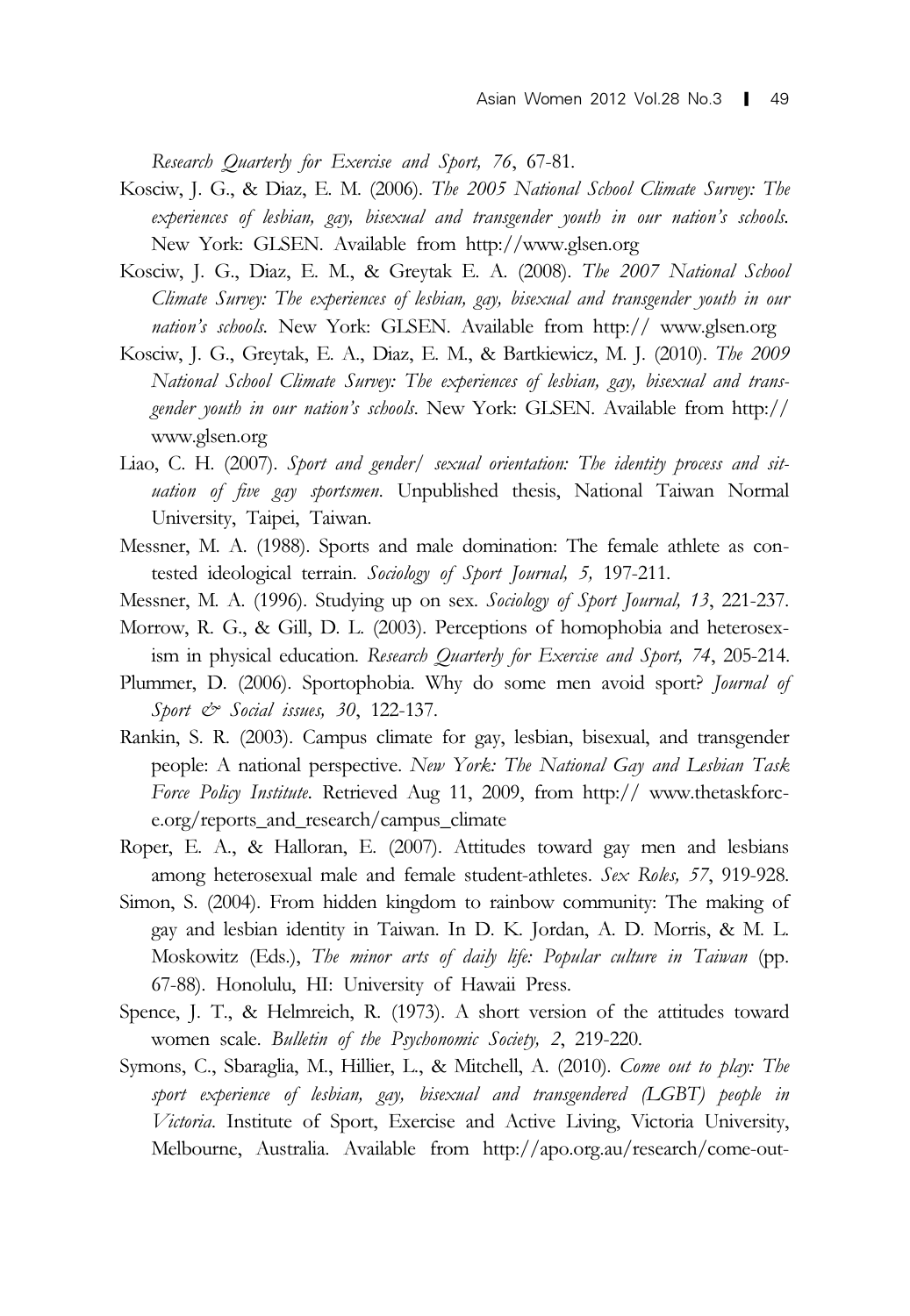play

- Taiwan Tongzhi Hotline Association. (2005). Getting to know Tongzhi manual. Taipei, Taiwan: Tongzhi Hotline Association.
- Thompson, E. H., & Pleck, J. H. (1986). The structure of male role norms. American Behavioral Scientist, 29, 531-543.
- Tsai, C. A. (2003). The research of gender stereotypes and family socialization. Unpublished thesis, National Taiwan Normal University, Taipei, Taiwan.
- Wang, F. T. Y., Bih, H., & Brennan, D. (2009). Have they really come out: Gay men and their parents in Taiwan. Culture, Health & Sexuality, 11, 285-296.
- Weinberger, L. E., & Millham, J. (1979). Attitudinal homophobia and support of traditional sex roles. Journal of Homosexuality, 4(3), 237-245.
- Whitley, B. E. Jr. (2001). Gender-role variables and attitudes toward homosexuality. Sex Roles, 45, 691-721.
- Whitson, D. (1990). Sport in the social construction of masculinity. In D. Sabo & M. Messner (Eds.), Sport, men and the gender order (pp. 19-30). Champaign, IL: Human Kinetic Publishers.
- Woods, S. E. (1991). Living in two worlds: The identity management strategies used by lesbian physical educators. Journal of Homosexuality, 22, 141-156.